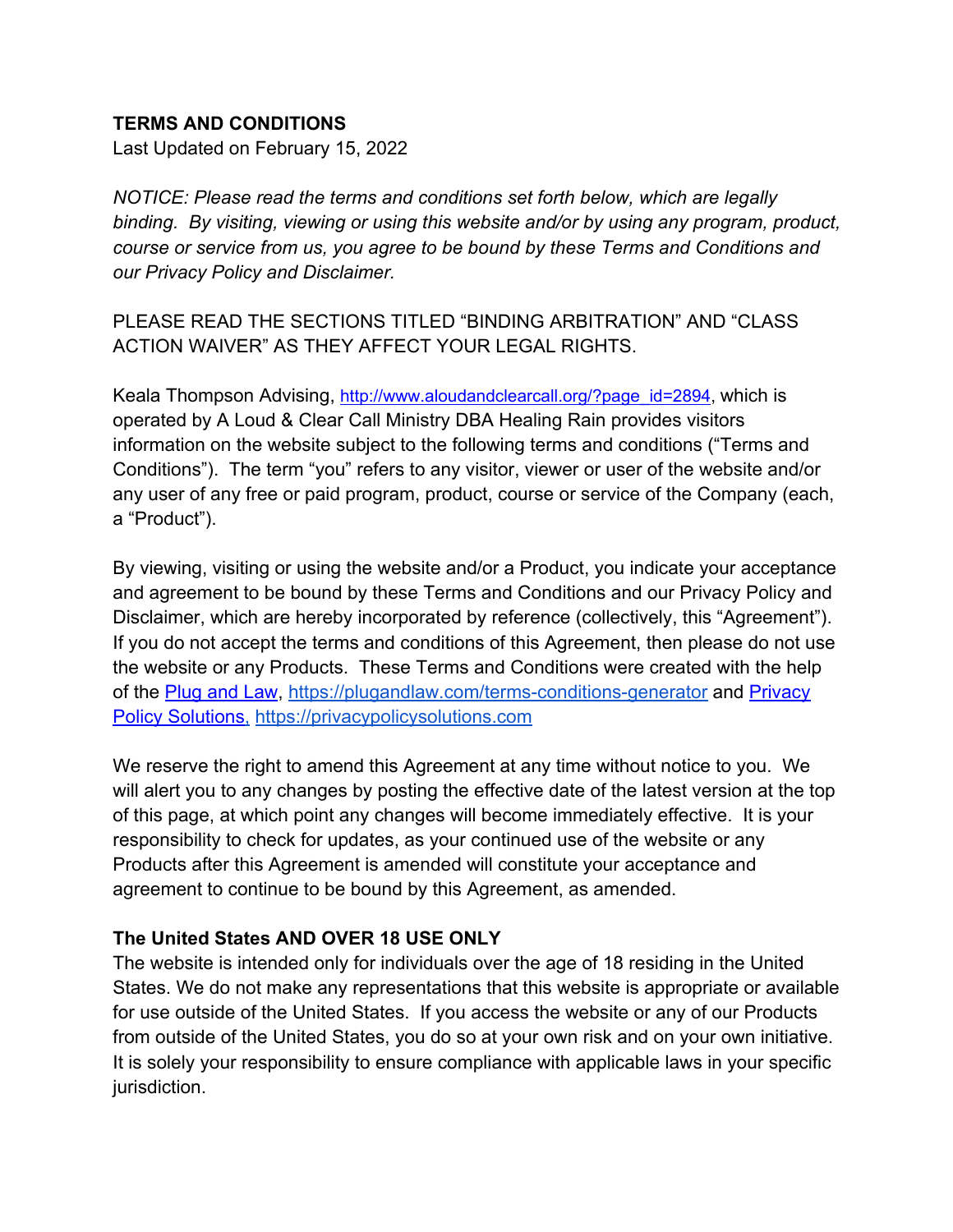# **GUIDELINES FOR USE**

We have established certain guidelines to keep our community safe ("Guidelines"). By visiting or using the website or any Product, you agree to abide by these Guidelines, which are as follows:

- You will comply with all applicable law;
- You will not upload, post, send, email, or otherwise make available any information or content which in any way infringes any copyright, trade secret, trademark, right of publicity, privacy, property or other intellectual property or proprietary rights, or any information or content which you do not have the right to make available, through any law, contractual or fiduciary relationship or otherwise;
- You will not act in any way that is fraudulent, false, misleading, deceitful or deceptive, such as by impersonating another individual or falsifying your association with an individual or entity;
- You will not upload, post, send, email, or otherwise make available any material or behave in any manner which could be perceived as harassing, demeaning, threatening, "stalking", defamatory, sexually explicit, abusive, vulgar, hate speech, obscene, indecent or otherwise objectionable;
- You will not upload, post, send, email, or otherwise make available any material which would reveal the personal information of another individual;
- You will not behave in any manner which could limit or otherwise impact any other person's use or enjoyment of the website and/or any Product;
- You will not engage in any unsolicited or unauthorized advertising nor will you send any spam;
- You will not attempt to gain unauthorized access to any portion of the website or any of the Products;
- You will not engage in or encourage others to engage in any activity which would violate any law, constitute a criminal offense, give rise to civil liability, or infringe on the rights of any third party;
- You will not send any materials which contain viruses, devices, information collection or transmission mechanisms, trojan horses, worms, time-bombs, adware, keystroke loggers or any other programs or code which would be harmful to, interfere with or attempt to interfere with our systems;
- You will not engage in market research or any research intended to help a competitor;
- You will not deploy any automated query program, such as a bot or spider, at any time or for any purpose without our express written consent;
- You will not block or cover any advertisements on the website;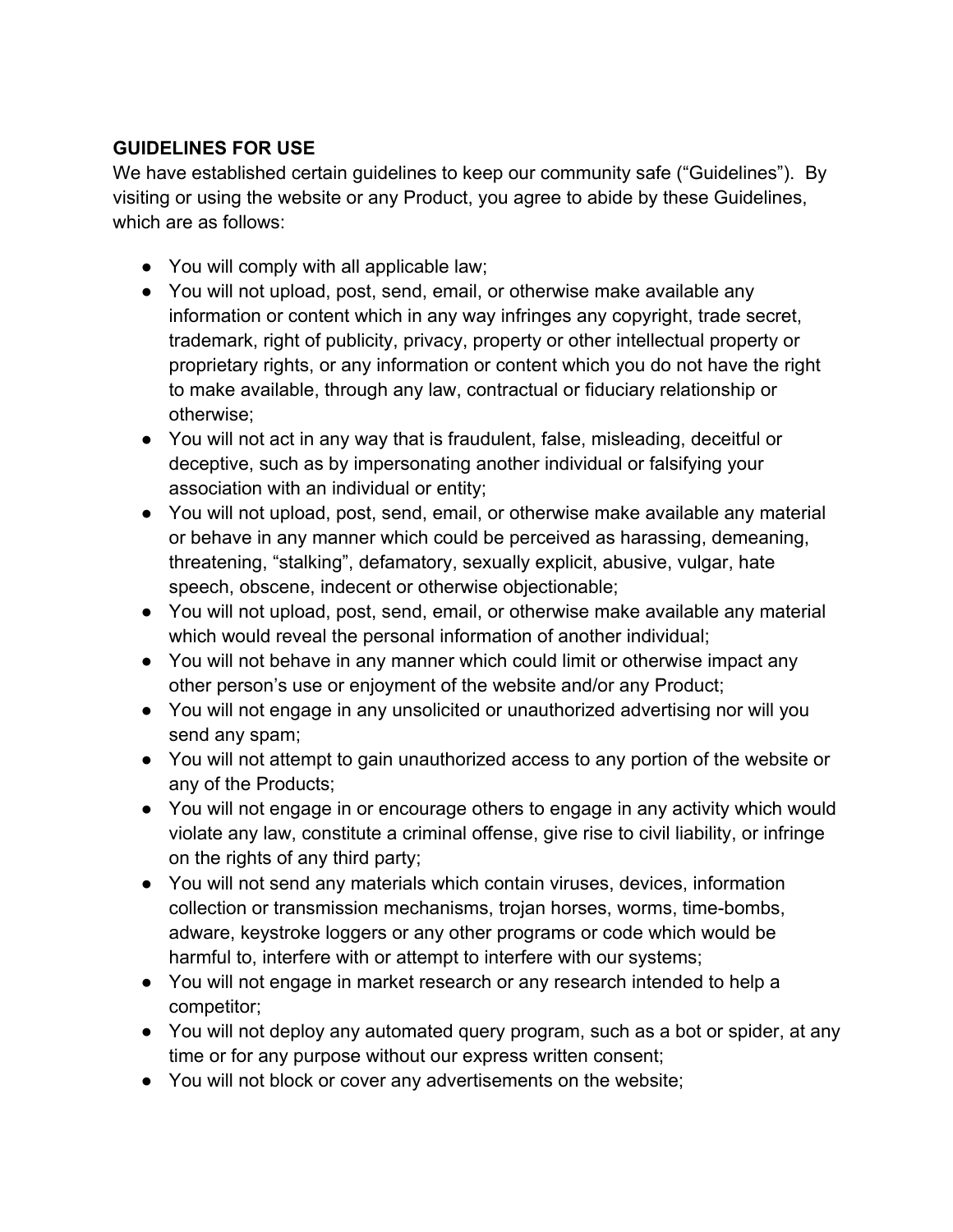- With the exception of any personal information you share (which is covered under our Privacy Policy), once you upload, post, send, email, or otherwise make available any material, we have the right to display, repurpose or otherwise use such material in any way; and
- You will notify us through the contact information provided below if you know or have reason to know that a violation of any of our Guidelines has occurred.

We reserve the right to deny you access to the website and any Products in our sole discretion at any time and for any reason.

## **INTELLECTUAL PROPERTY**

The website and its content and all Products, including but not limited to videos, coursework, training modules, photographs, sound recordings, images, digital content, material available as a free download, software, text, graphics and other material, are owned or licensed by the Company and are protected by copyright, trademarks (whether registered or unregistered), design rights, database rights and all other intellectual property rights afforded to us ("Intellectual Property").

While you may view and have access to our Intellectual Property for your own personal and non-commercial use, you agree to abide by the following:

- Our Intellectual Property must be kept intact with the proper copyright and other intellectual property notices; and
- You may not reproduce, resell, distribute, publicly perform, create derivative works, translate, transmit, post, republish, exploit, copy or otherwise use our Intellectual Property for any commercial or non-personal use, unless you have received explicit written consent from us to do so.

It is in our sole discretion to give written consent for you to reproduce, resell, distribute, publicly perform, create derivative works, translate, transmit, post, republish, copy or otherwise use our Intellectual Property. If you have any questions, please contact us using the contact information provided below.

## **NO WARRANTIES**

Your use of this website and any Products is entirely at your risk, as the website and our Products are provided on an "as is" and "as available" basis. We do not make any express or implied warranties or representations relating to the website, its content and our Products, including but not limited to warranties of title, merchantability, fitness for a particular purpose and non-infringement of third parties' rights. We also do not make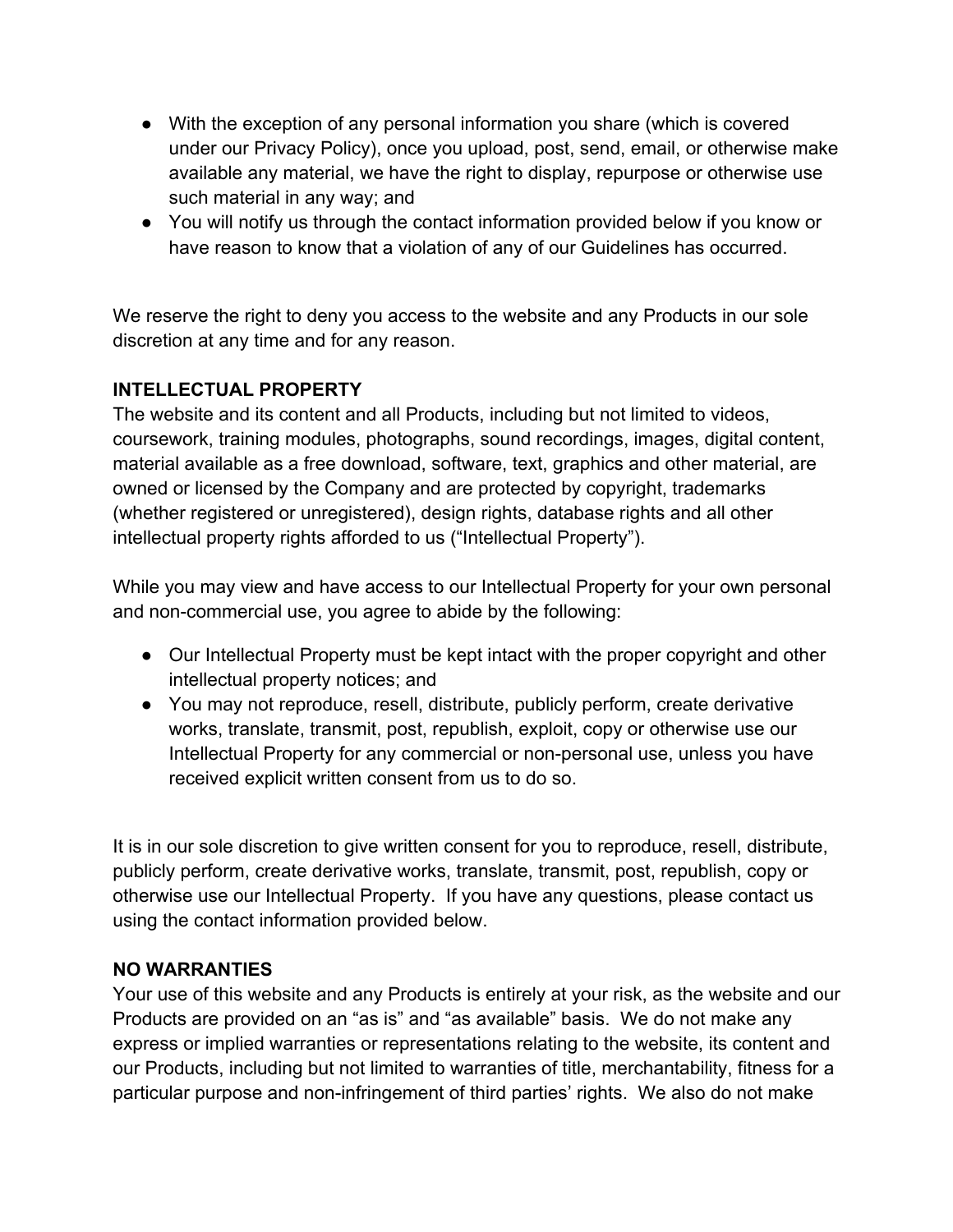any express or implied warranties or representations that the website will operate without error or that the website, the servers relied on, our Products and any content is free from computer viruses or other potentially harmful or destructive features. Some jurisdictions do not permit the exclusion of certain warranties. As such, some of the exclusions referenced in this section may not apply to you.

#### **LIMITATION OF LIABILITY**

To the fullest extent permissible by law, the Company and our directors, contractors, successors, joint venture partners, shareholders, agents, affiliates, officers, employees, assignees and licensees, as applicable, shall not be liable for any direct, indirect, special, incidental, consequential, exemplary or other loss or damage, including but not limited to damages for loss of profits, goodwill, business interruption, use or loss of data or other intangible losses, which may directly or indirectly arise out of or be related to your use of or inability to access this website or any Products or your reliance on any advice, opinion, information, representation or omission contained on, or received through this website or any Products, even if we have been advised of the possibility of such damages occurring.

This limitation of liability applies whether such liability arises from tort, negligence, breach of contract or any other legal theory of liability.

#### **INDEMNIFICATION**

You shall indemnify, defend and hold harmless the Company and our affiliates, and our respective directors, contractors, successors, joint venture partners, shareholders, agents, affiliates, officers, employees, assignees and licensees from and against any and all damages, liabilities, losses, costs and expenses resulting from any suits, proceedings, judgments, demands, causes of action and claims (collectively, the "Claims"), including legal and accounting fees and expenses, whether or not involving a third party claim, to the extent arising out of, relating to or resulting from: (i) your use or misuse of this website or any of our Products, (ii) your breach of this Agreement, or (iii) your violation of any third party rights, including without limitation any copyright, trade secret, trademark, right of publicity, privacy, property or other intellectual property or proprietary rights. We will provide you with notice of any Claims, and may in our sole discretion assist you, at your expense, in defending such Claims. We reserve the right to assume exclusive control of defending any such Claim, at your expense, including choice of legal counsel. You agree to cooperate and assist us in defending any such Claim.

## **LIMITED LICENSE**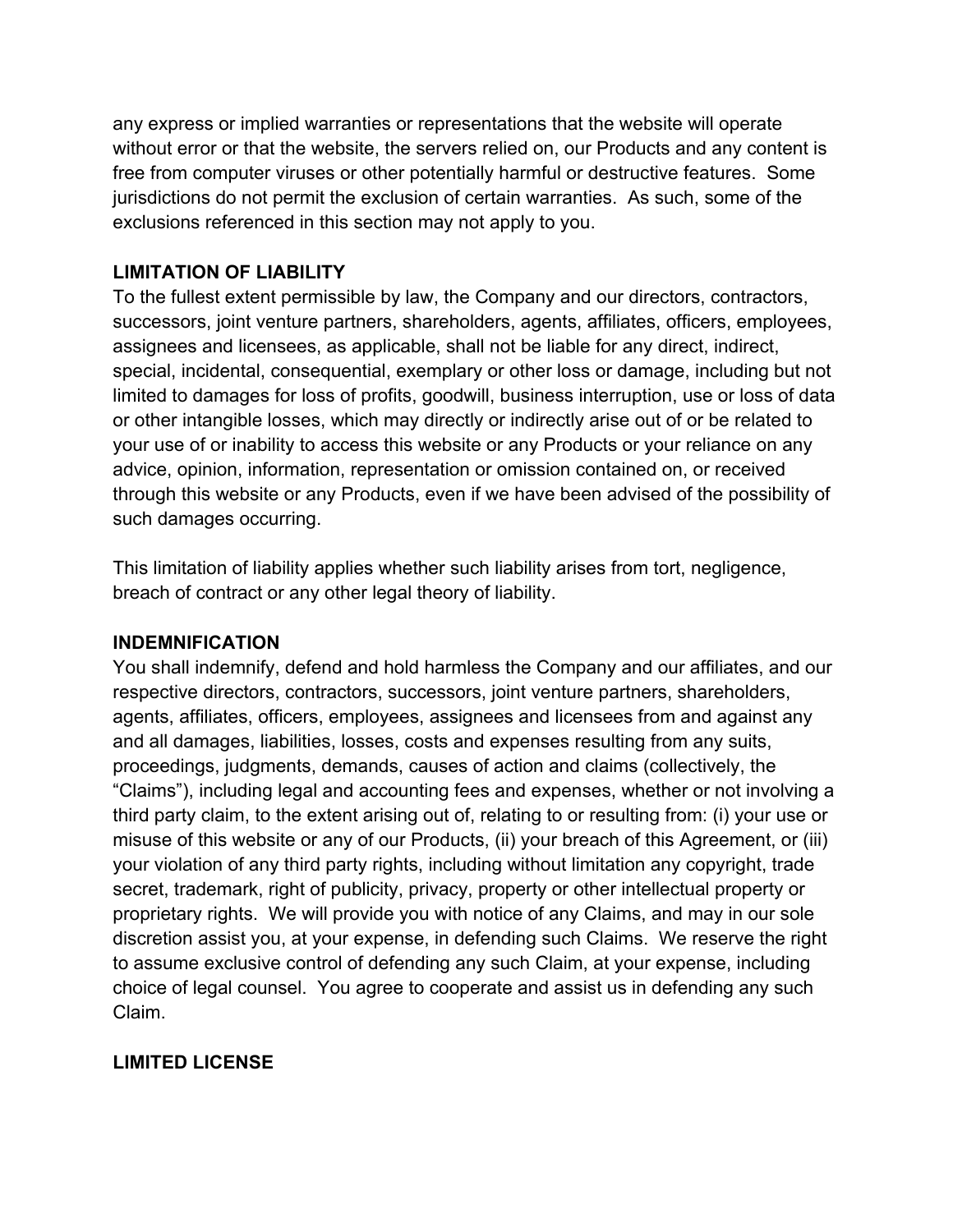Notwithstanding any other provisions in this Agreement, if you purchase any Products or download any of our free Products, we grant you a limited, non-sublicensable, nontransferable, non-exclusive, revocable license ("License") to use or access the Products for your personal and non-commercial use. You may not reproduce, resell, distribute, create derivative works, translate, transmit, post, republish, exploit, copy or otherwise use our Products for any commercial or non-personal use.

Your License is for individual use. You have no right to assign any of your rights or transfer any of your obligations under this Agreement. If we discover that any violation of the terms and conditions in this Agreement has occurred, including violation of the License granted to you, we reserve the right to terminate your access to the Products and invoice you for any damages.

## **CONFIDENTIAL INFORMATION**

Please do not upload, post, send, email, or otherwise make available any material that contains any confidential information.

## **FEES**

When you purchase any Product through this website, you are responsible for all applicable fees and taxes. It is your responsibility to provide complete, accurate and up-to-date billing and credit card information. If you are on a payment plan or recurring payment, it is your responsibility to keep an up-to-date payment method with us. If your payment method is declined or expired, you hereby agree to pay all applicable fees and taxes due upon demand. You also agree to pay all costs of collection, including but not limited to attorney's fees, on any outstanding balance.

## **WEBSITE AVAILABILITY**

Your access to the website or Products may be occasionally restricted, such as when we need to make repairs or are introducing new features. Your access to the website or Products may also become permanently disabled, such as if we decide to terminate the operation of the website or Products. We cannot guarantee that you will have continuous access to the website or Products.

## **REFUND POLICY**

We reserve the right to change our refund policy at any time. We offer refunds for all of our Products. If you are not satisfied with a Product, please contact us within 30 days of your purchase and we will gladly issue you a full refund.

#### **GOVERNING LAW**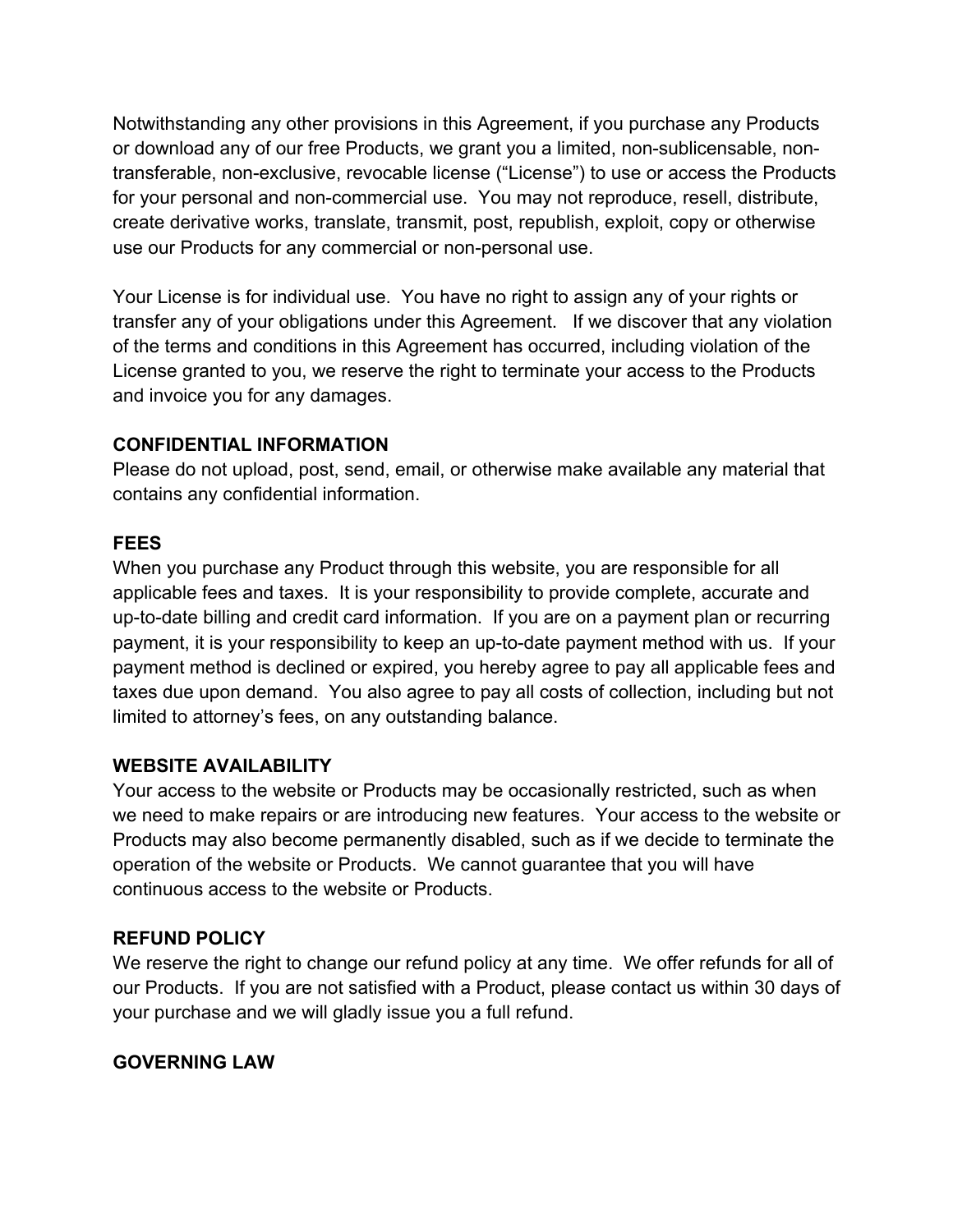All matters relating to or arising out of this Agreement shall be governed by and construed and interpreted under the laws of the State of Hawaii, United States of America without regard to conflicts of laws principles that would require the application of any other law.

## **BINDING ARBITRATION**

In the event that either party asserts that there is a dispute arising out of or relating to this Agreement, such party shall first notify the other party in writing, specifying the nature of the dispute and scheduling a meeting to attempt to resolve the dispute.

If no resolution is reached within thirty (30) calendar days of the delivery of the written notice, either party may then elect to exclusively and finally resolve the dispute by binding arbitration by filing a written notice of arbitration in accordance with this section under the subheading "Binding Arbitration" and the Rules of Conciliation and Arbitration of the International Chamber of Commerce applicable at the time of submission of the dispute to arbitration (the "ICC Rules").

Notwithstanding anything to the contrary in the ICC Rules, the following terms and conditions shall apply.

The arbitration shall be conducted by a panel of three (3) arbitrators. Each party shall have the right to appoint one (1) arbitrator within fifteen (15) days following the delivery of the written notice of arbitration, and a third arbitrator shall be selected by those two (2) party-appointed arbitrators within thirty (30) days of the appointment of the two (2) party-appointed arbitrators.

The arbitration proceedings shall be held in Loganholme, Queensland, Australia in the English language.

The parties shall equally bear the costs and fees of the arbitration, and each party shall bear its own cost for its own legal expenses. The arbitrators shall apply the substantive law set forth in the section of this Agreement under the subheading "Governing Law". Any arbitration proceeding shall be conducted on a confidential basis.

The arbitrators shall specify the reason and basis for their decision, the reason for any damages awarded and the breakdown for such damages awarded, and the basis for any other remedy authorized under this Agreement, including but not limited to injunctive relief or specific performance. For the avoidance of doubt, nothing in this Agreement shall prevent us from seeking injunctive or other equitable relief.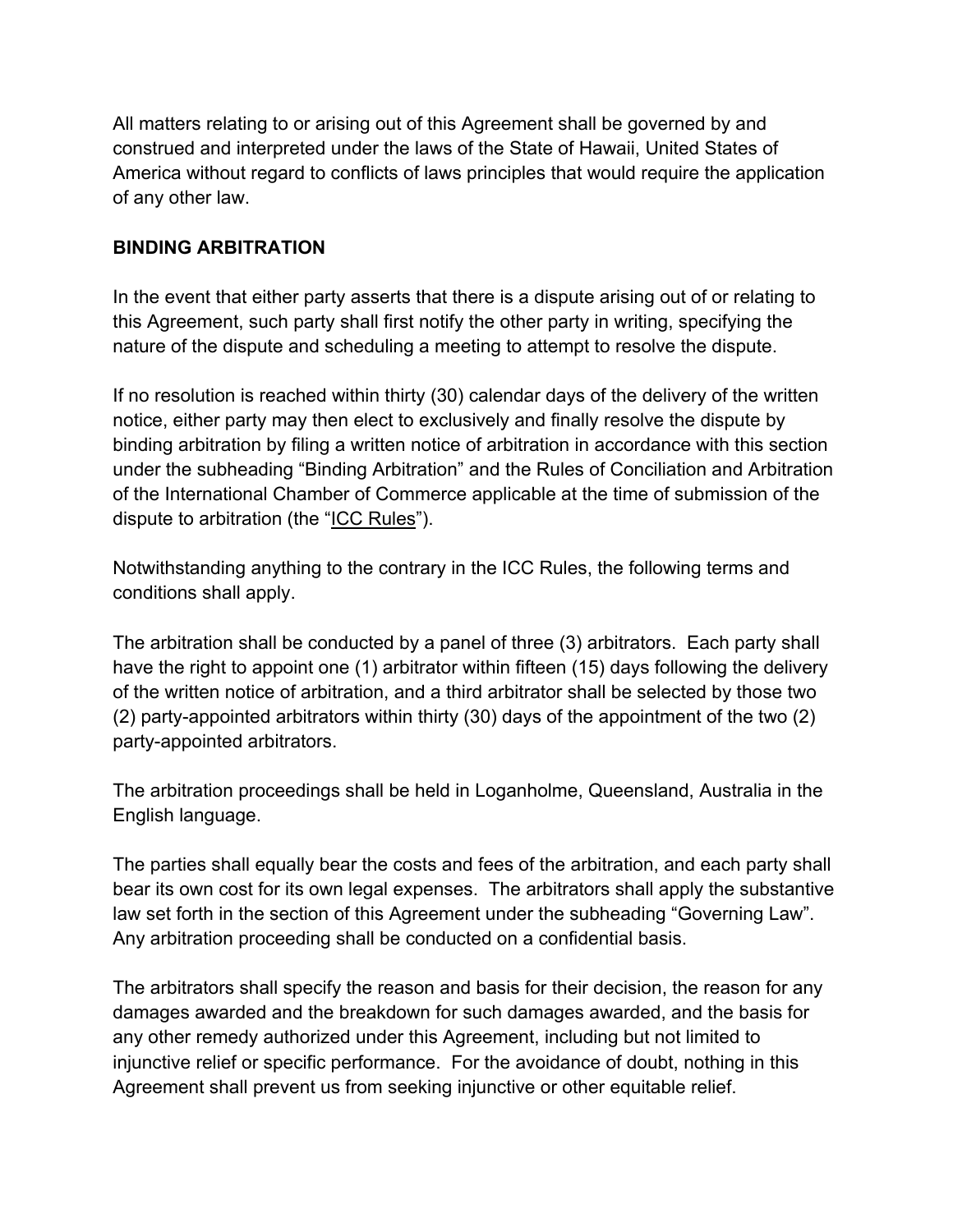The decision of the arbitrators shall be considered as a final and binding resolution of the dispute, shall be final and binding on the parties, and shall not be subject to appeal or reexamination. The award of the arbitrators may be entered as a judgment and enforced by any court of competent jurisdiction.

TO THE EXTENT PERMITTED BY APPLICABLE LAW, YOU AGREE TO WAIVE YOUR RIGHT TO TRIAL BY JURY IN ANY PROCEEDINGS, ACTION OR COUNTERCLAIM.

# **INJUNCTIVE OR OTHER EQUITABLE RELIEF**

We may seek injunctive or other equitable relief that is necessary to protect our rights and intellectual property. All actions or proceedings related to this Agreement that are not subject to binding arbitration will be brought solely in the state or federal courts of the State of Hawaii, United States of America. You hereby unconditionally and irrevocably consent to the personal and subject matter jurisdiction of those courts for purposes of any such action.

## **CLASS ACTION WAIVER**

You agree that any dispute arising out of or relating to this Agreement shall be solely between you and the Company.

YOU AGREE TO WAIVE THE RIGHT TO LITIGATE IN COURT OR ARBITRATE ANY CLAIM OR DISPUTE AS A CLASS ACTION. YOU AGREE THAT YOU WILL ONLY MAKE CLAIMS AGAINST US IN YOUR INDIVIDUAL CAPACITY, AND CANNOT MAKE CLAIMS AGAINST US AS A MEMBER OF A CLASS OR AS A REPRESENTATIVE.

# **ENTIRE AGREEMENT**

This Agreement, the Privacy Policy and Disclaimer contain the entire agreement between you and the Company with respect to the subject matter hereof and thereof and supersede all prior agreements and undertakings, both written and oral, with respect thereto.

# **TERMINATION OF AGREEMENT**

We reserve the right, in our sole discretion, to terminate this Agreement and to terminate, restrict, deny, or suspend your access to the website and all Products at any time and for any purpose without prior notice. We also reserve the right to discontinue any or all of the website or Products at any time and for any purpose without prior notice.